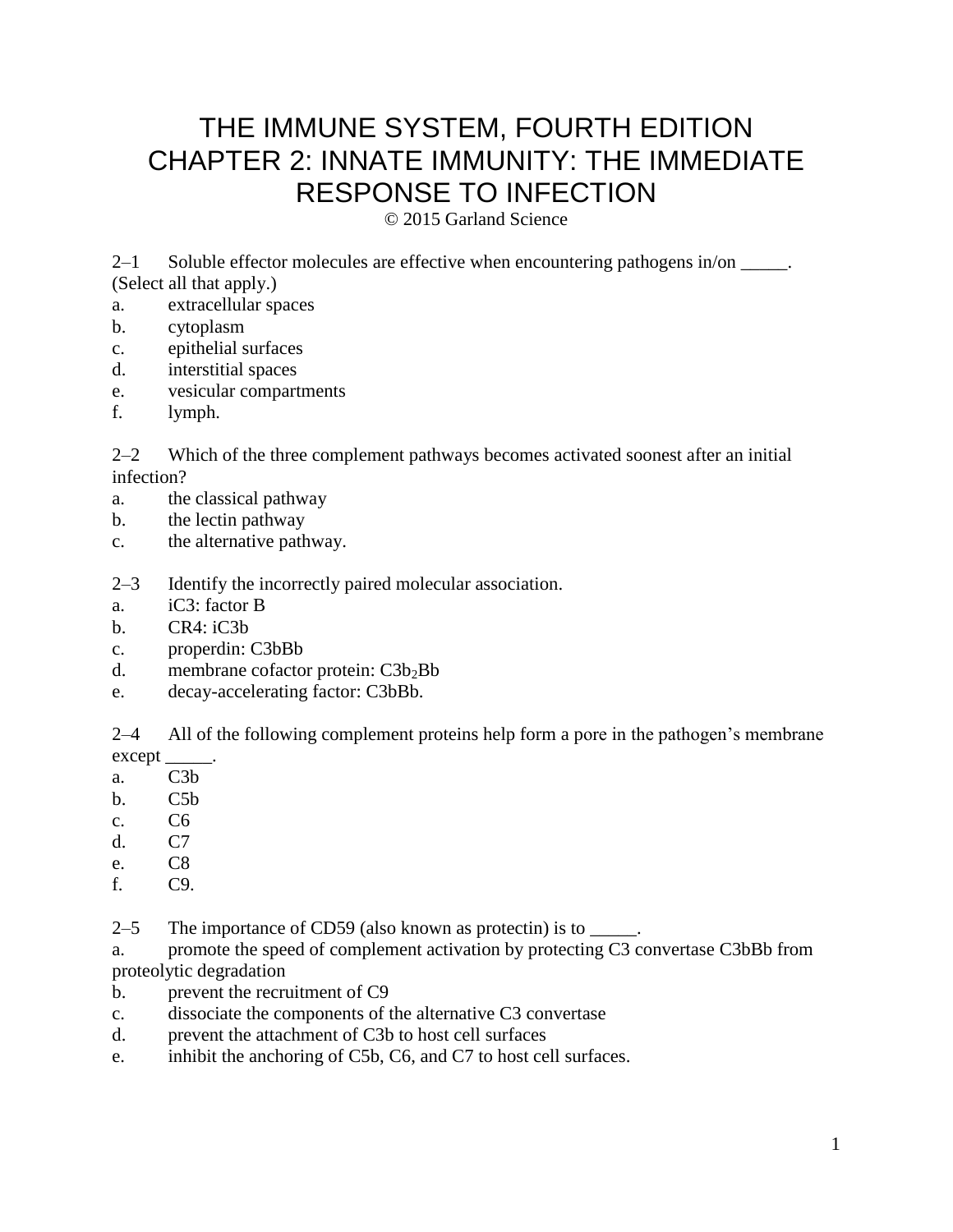2–6 \_\_\_\_\_ are soluble complement fragments that mediate localized and systemic inflammatory responses.

a. cryptdins

- b. defensins
- c. anaphylatoxins
- d. selectins
- e. C-reactive proteins.

2–7 All of the following statements are correct regarding  $\alpha_2$ -macroglobulin except

\_\_\_\_\_. a. it binds covalently to its target via a thioester bond

- b. it possesses a bait region to lure its target
- c. it undergoes a conformational change that enables it to enshroud the target

d. when bound to its target it is cleared from the circulation by hepatocytes, fibroblasts, and macrophages bearing receptors specific for the complex

e. its target is the membrane-attack complex on human cells.

2–8 Although activation of the three different pathways of complement involves different components, the three pathways converge on a common enzymatic reaction referred to as complement fixation.

A. Describe this reaction.

B. Describe the enzyme responsible for this reaction in the alternative pathway.

C. Identify the three effector mechanisms of complement that are enabled by this common pathway.

2–9 Which of the following is the soluble form of C3 convertase of the alternative pathway of complement activation?

- a. iC3
- b. iC3b
- c. C3b
- d. iC3Bb
- e. C3bBb.

2–10 Explain the steps that take place when a bacterium is opsonized via C3b:CR1 interaction between the bacterium and a resident macrophage in tissues.

2–11 In the early stages of the alternative pathway of complement activation there are complement control proteins that are soluble (factors H and I) and associated with the cell surface (DAF and MCP). Identify the (i) soluble and (ii) cell surface-associated complement control proteins that operate in the terminal stages of the alternative pathway of complement activation, and describe their activities.

## $2 - 12$

A. Review the differences between the three pathways of complement (alternative, lectin, and classical) in terms of how they are activated.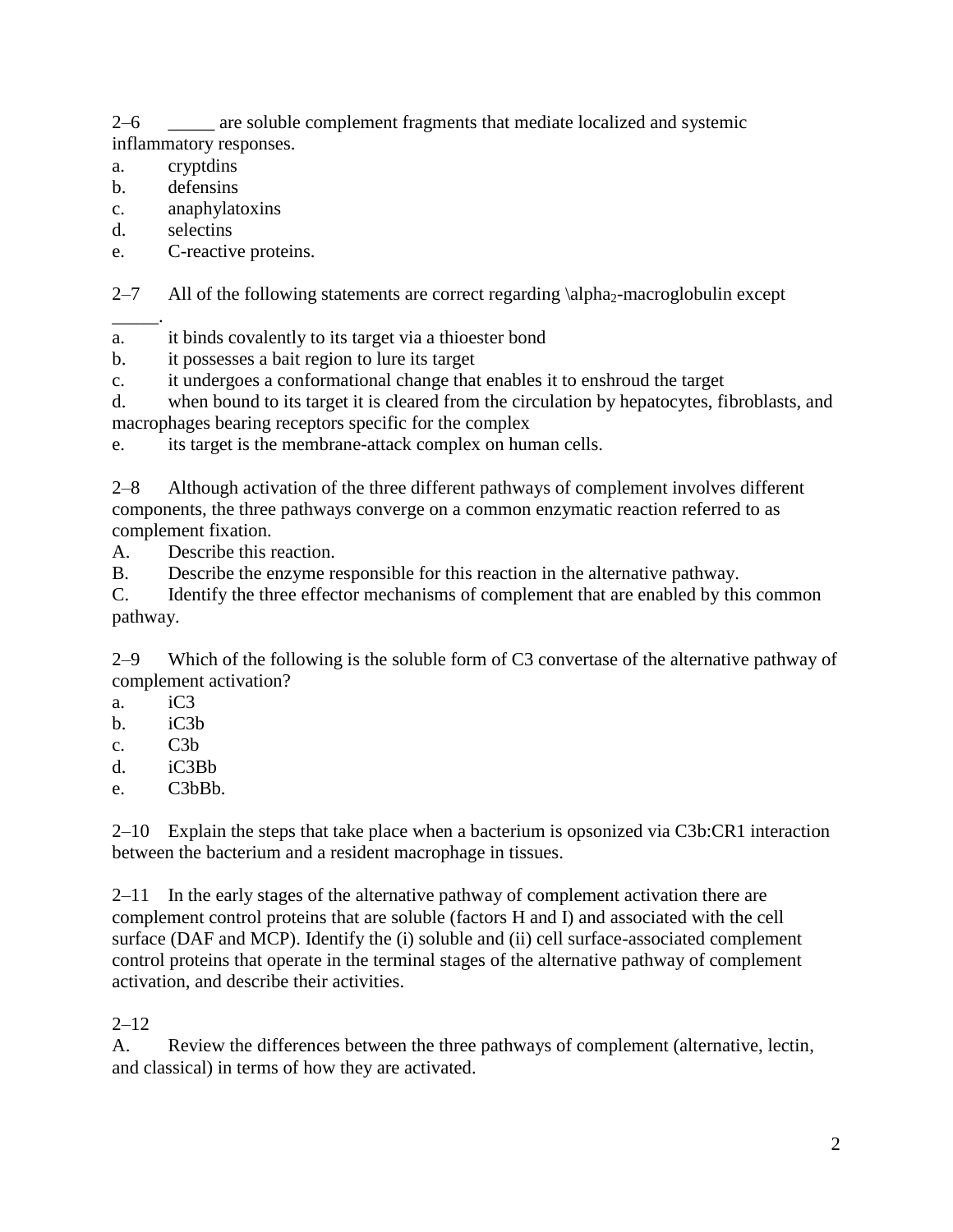B. Distinguish which pathway(s) are considered part of an adaptive immune response and which are considered part of innate immunity, and say why.

2–13 Which of the following does not accurately describe complement components?

- a. soluble proteins
- b. made by the spleen
- c. located in extracellular spaces
- d. some function as proteases once activated
- e. activated by a cascade of enzymatic reactions.

2–14 Explain why a genetic deficiency of C3 leads to a type of immunodeficiency characterized by recurrent and severe infections.

2–15 Which of the following is the membrane-bound form of C3 convertase of the alternative pathway of complement activation?

- a. iC3
- b. C3a
- c. C3b
- d. iC3Bb
- e. C3bBb.

2–16 Explain how the alternative C3 convertase on pathogen cell surfaces is (A) formed and (B) stabilized.

2–17 Why is it important to expose the hydrophobic sites of C7 and C8 during the formation of the membrane-attack complex?

2–18 The plasma proteins that counteract the activity of factor P by inactivating C3 convertase through the cleavage of C3b are \_\_\_\_\_.

- a. factor B and factor H
- b. factor H and factor I
- c. factor B and factor I
- d. decay-accelerating factor and factor H
- e. decay-accelerating factor and membrane cofactor protein.

2–19 The membrane-bound proteins on human cells that dissociate and inactivate alternative C3 convertase to avoid complement activation are \_\_\_\_\_.

- a. factor B and factor H
- b. factor H and factor I
- c. factor B and factor I
- d. decay-accelerating factor and factor H
- e. decay-accelerating factor and membrane cofactor protein.

2–20 Explain the similarities between membrane cofactor protein, factor H, and complement receptor 1 in terms of their complement control properties.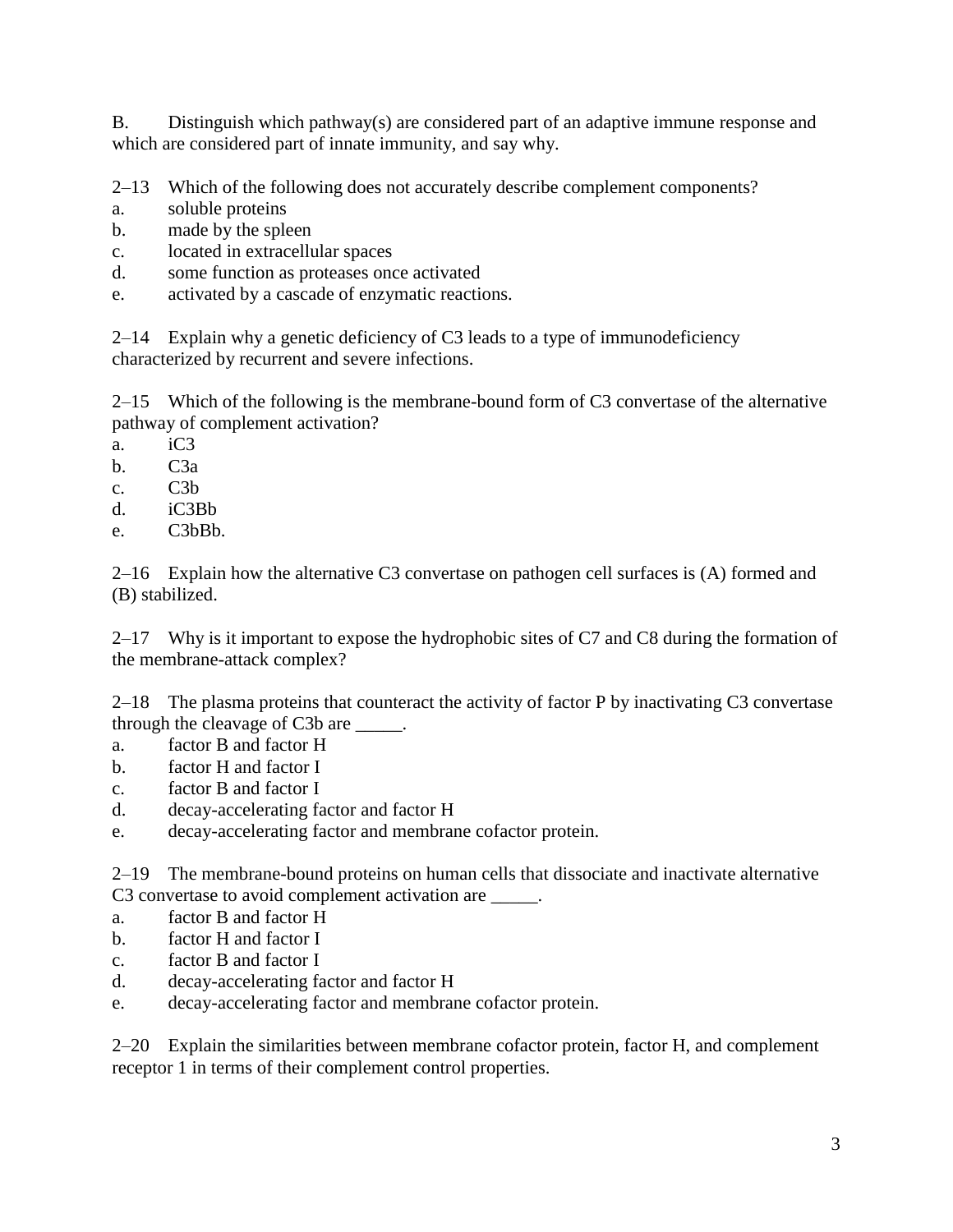2–21 Explain how the anaphylatoxins C3a and C5a contribute physiologically to inflammation during complement activation.

2–22 Which of the following complement components is an opsonin that binds to complement receptor 1 (CR1) on macrophages?

a. C3b

- b. C3a
- c. Bb
- d. Ba
- e. C3bBb.

2–23 Which of the following polymerizes to form a transmembrane channel that compromises the integrity of cell membranes?

- a. C5
- b. C6
- c. C7
- d. C8
- e. C9.

2–24 Which of the following are important in anchoring the membrane-attack complex to the membrane?

- a. C3 and C5
- b. C5 and C6
- c. C6 and C7
- d. C7 and C8
- e. C8 and C9.

2–25 Which of the following does not contain a glycosylphosphatidylinositol (GPI) lipid tail?

- a. decay-accelerating factor (DAF)
- b. homologous restriction factor (HRF)
- c. membrane cofactor protein (MCP)
- d. protectin (CD59)
- e. all of the above contain a GPI tail.

2–26 The ligand for CR3 and CR4 formed by the cleavage of C3b by the combined action of factors H and I is called  $\qquad$ .

- a. C3bBb
- b.  $C3a$
- c.  $C3b_2Bb$
- d. iC3b
- e. C5b.

2–27 Which of the following does not describe the actions of the coagulation system?

- a. blood clot formation
- b. enhancement of dissemination of microbes into lymphatics and bloodstream
- c. decrease in blood loss and fluid into interstitial spaces in tissues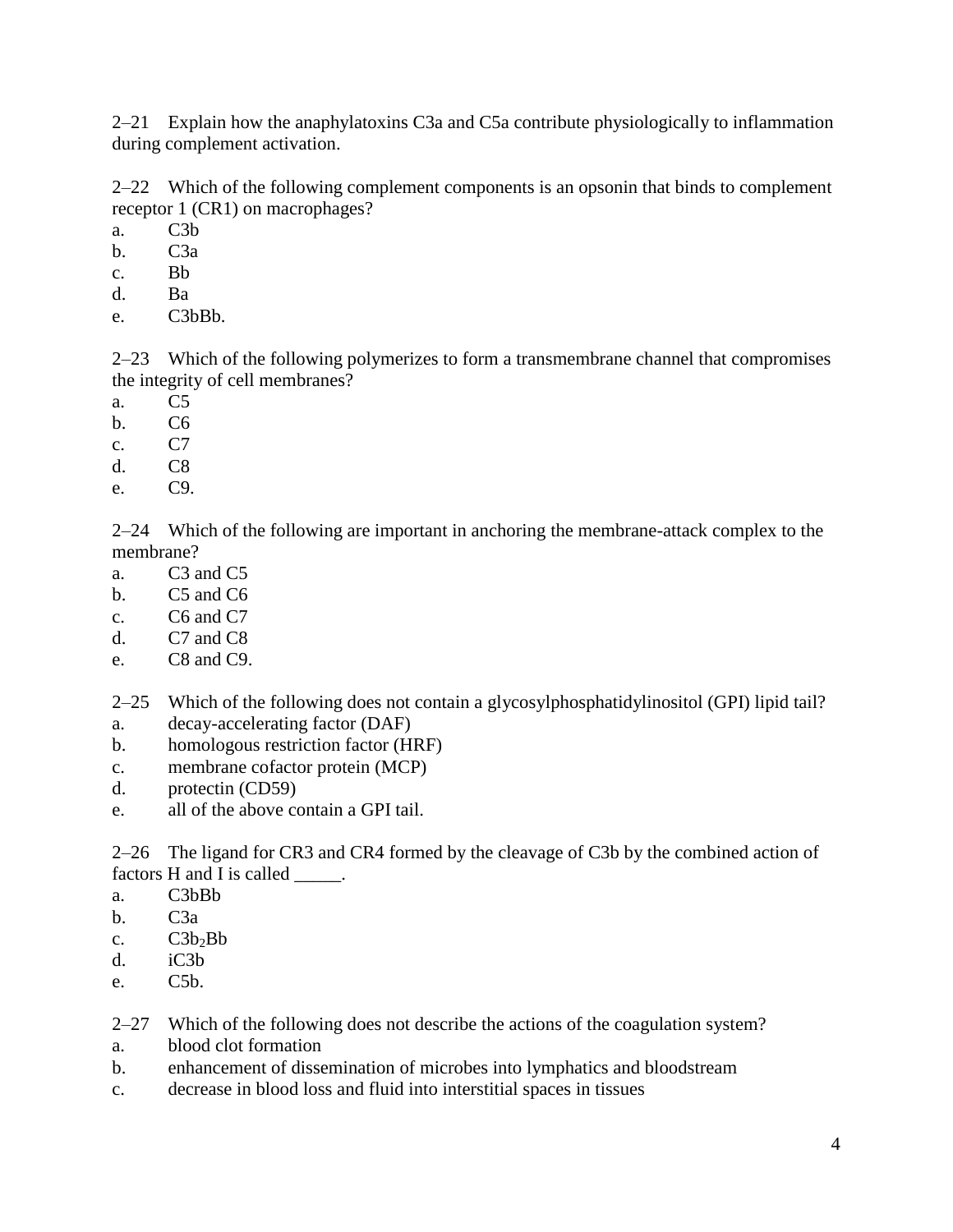- d. release of inflammatory mediators by platelets
- e. wound healing.

2–28 Damage to tissues triggers a cascade of plasma proteins involving bradykinin and is known as \_\_\_\_\_.

- a. the alternative pathway of complement
- b. the coagulation system
- c. the kinin system
- d. receptor-mediated endocytosis
- e. the acute-phase response.
- 2–29 Which of the following does not describe defensins?
- a. highly conserved with few variants
- b. contain a large proportion of arginine residues
- c. contain three intra-chain disulfide bonds
- d. amphipathic, with hydrophobic and hydrophilic regions
- e. disrupt pathogen membranes by penetrating them and disrupting their integrity.

# ANSWERS

- $2-1$  a, c, d, f
- $2-2$  c
- $2-3$  d
- 2–4 a
- $2-5$  b
- $2-6$  c
- $2 7$  e
- 2–8

A. The cleavage of C3 into C3a and C3b and the covalent bonding of C3b to the pathogen surface is called complement fixation, and is the reaction on which the alternative, lectin, and classical pathways of complement activation converge.

B. The enzyme responsible for cleaving C3 into C3a and C3b is called C3 convertase, and it differs in composition depending on the particular complement pathway. The classical and lectin pathways use the classical C3 convertase (C4b2a), whereas the alternative pathway uses the alternative convertase (C3bBb).

C. C3 is the most abundant complement component in the plasma and circulates as a zymogen, an inactive enzyme. When cleaved into C3a and C3b, three different effector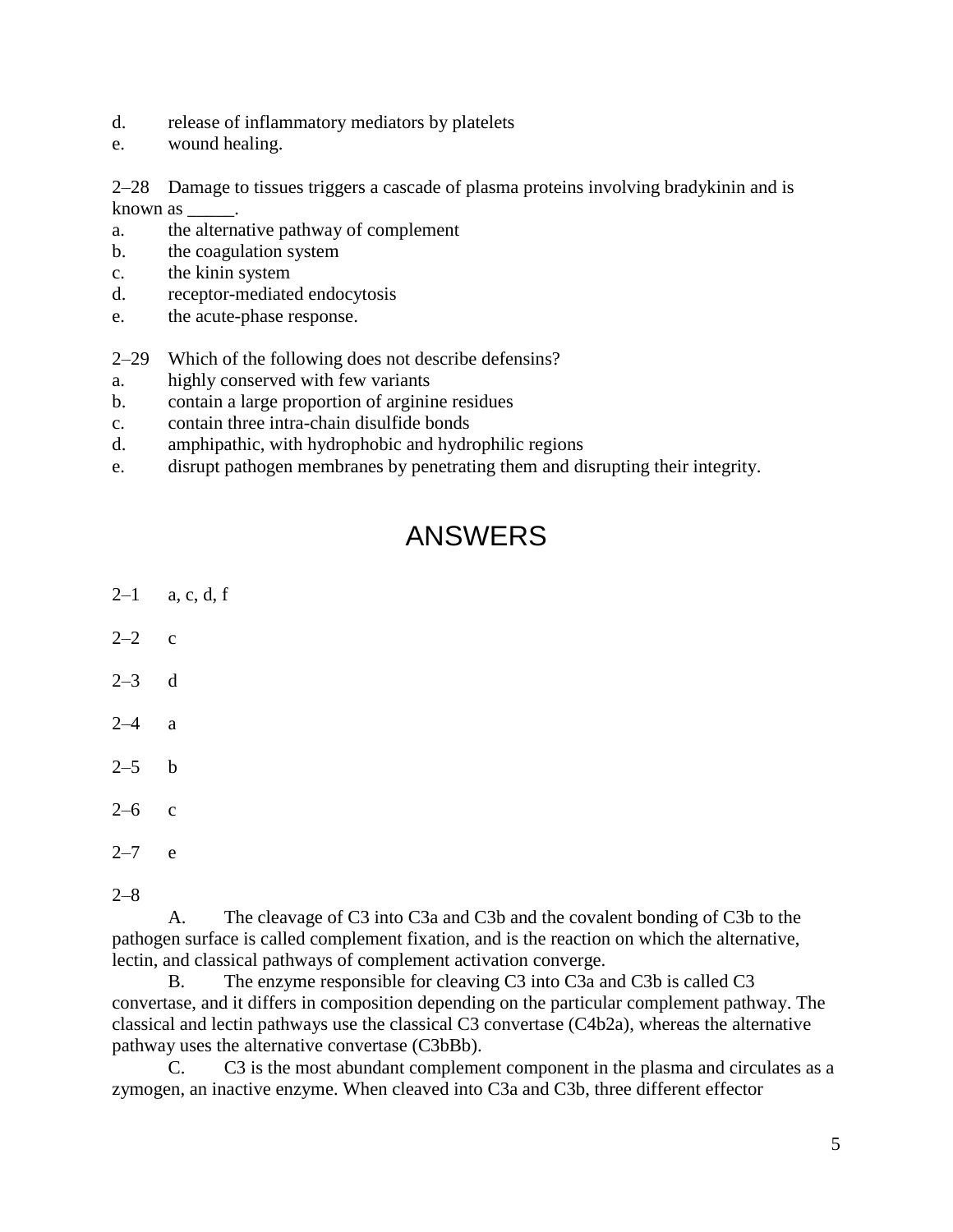mechanisms are armed: (1) C3b binds to and tags pathogens for destruction by phagocytes through binding to a C3b receptor, CR1; (2) C3b contributes to a multicomponent enzyme, C5 convertase, that catalyzes the assembly of the terminal complement components and the formation of the membrane-attack complex; and (3) C3a is an inflammatory mediator that serves as a chemoattractant and recruits inflammatory cells to the infection site.

#### 2–9 d

2–10 The CR1 on the macrophage can bind to C3b that is coating a bacterial surface after complement activation, and the macrophage then engulfs the bacterium through receptormediated endocytosis. The macrophage membrane invaginates and forms an intracellular vesicle called a phagosome. The phagosome fuses with a lysosome to form a phagolysosome, where toxic mediators and degradative enzymes are localized. The bacterium is destroyed.

### $2 - 11$

i. The soluble proteins include S protein, clusterin, and factor J, which all inhibit C5b, C6, and C7 from binding to cell membranes.

ii. The cell surface-associated proteins include homologous restriction factor (HRF) and CD59 (protectin), which both prevent the recruitment of C9 and thus block C9 polymerization.

#### 2–12

A. (1) The classical pathway is activated in two ways, either by the presence of antibody bound to the surface of the microorganism (for example IgM bound to lipopolysaccharide of Gram-negative bacteria) or by the presence of C-reactive protein bound to a bacterium. (2) The lectin pathway requires the presence of mannose-binding lectin, an acutephase protein made by the liver in response to interleukin-6 (secreted by activated macrophages) and which accumulates in plasma during infection. (3) The alternative pathway requires an activating surface of a pathogen, which stabilizes complement components.

B. Only the classical pathway is considered part of the adaptive immune response because of the requirement for antibody. However, the classical pathway is also considered part of innate immunity because of the ability of C-reactive protein, an acute-phase protein, to activate it. The other two pathways are considered part of innate immunity because they are initiated independently of antibody.

### $2-13$  b

2–14 C3 is a key element in the initiation of the complement cascade in all three pathways of complement activation, namely the alternative, lectin, and classical pathways. Its cleavage into C3a and C3b occurs early in the complement cascade. C3a acts as an inflammatory mediator and recruits inflammatory cells to the site of infection. C3b becomes fixed to the pathogen surface and facilitates the opsonization of pathogens by phagocytes and the assembly of complement components for perforation of the pathogen membrane. In the absence of C3, all three pathways of complement activation would be arrested and extracellular pathogens would escape immune detection until adaptive immune mechanisms develop fully many days later.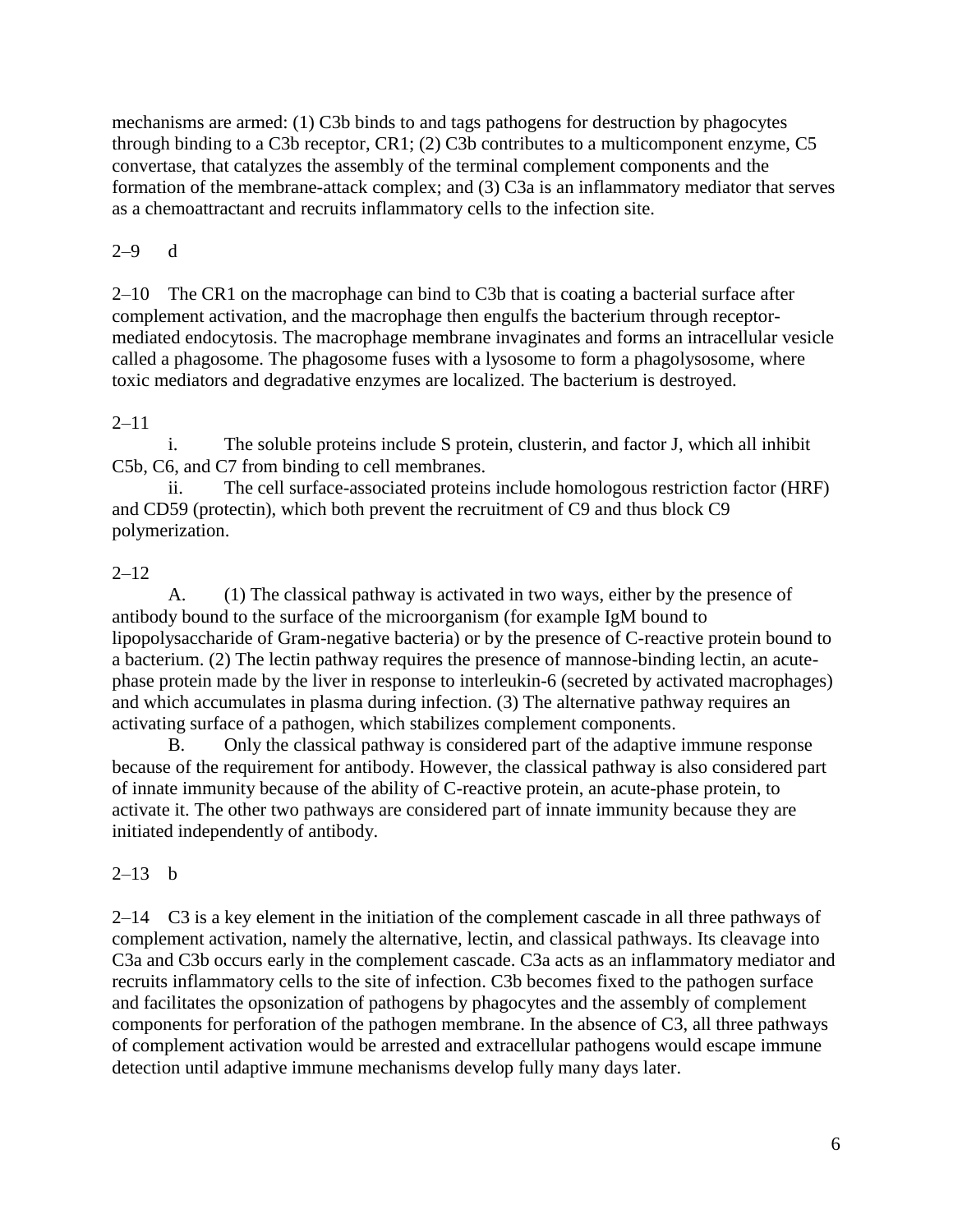$2-15$  e

 $2 - 16$ 

A. Spontaneous hydrolysis of C3 without cleavage exposes its highly reactive thioester bond, forming iC3. Factor B binds to iC3, is cleaved by factor D, and consequently releases a small fragment called Ba. The larger fragment, Bb, remains associated with iC3 to form iC3Bb, a soluble C3 convertase, which cleaves C3 into C3a and C3b. The reactive thioester bond of C3b is attacked by  $R$ –OH and  $R$ –NH<sub>2</sub> groups on the surface of the pathogen, where it becomes anchored and binds to factor B. Factor D then cleaves factor B, releasing fragment Ba and forming C3bBb on the pathogen surface.

B. Factor P (properdin) binds to C3 convertase (C3bBb) bound to the pathogen surface, and inhibits the proteolytic degradation of C3bBb. This stabilizes the C3 convertase and enhances the rate of C3b deposition on the pathogen surface.

2–17 The hydrophobic sites of C7 and C8 enable anchoring of these two complement components into the membrane of the pathogen. Once anchored in the membrane, the hydrophobic site of C8 facilitates C9 polymerization, which completes the formation of the membrane-attack complex.

 $2-18$  b

 $2-19$  e

2–20 MCP, factor H, and CR1 all bind to C3b and render it susceptible to proteolytic cleavage by factor I. All three contain complement control protein (CCP) modules and are therefore considered regulators of complement activation (RCA).

2–21 G-protein-coupled receptors for the anaphylatoxins C3a and C5a are found on phagocytes, mast cells, and the endothelial cells of blood vessel walls. Anaphylatoxin bound to mast cells causes them to degranulate, releasing inflammatory mediators such as histamine and leading to increased vascular permeability. Through their action on endothelial cells, anaphylatoxins exert vasoactive effects on blood vessels, contributing to increased vascular permeability and increased blood flow, which facilitate the extravasation of plasma proteins, such as complement proteins and antibodies, and the recruitment of cells to infected tissues through increased adherence and chemotaxis. Phagocytic activity is enhanced by anaphylatoxins, which bring about increased levels of CR1 and CR3 and microbicidal activity. All these activities enhance inflammation.

 $2 - 22$  a

- $2 23$  e
- $2-24$  d
- $2-25$  c